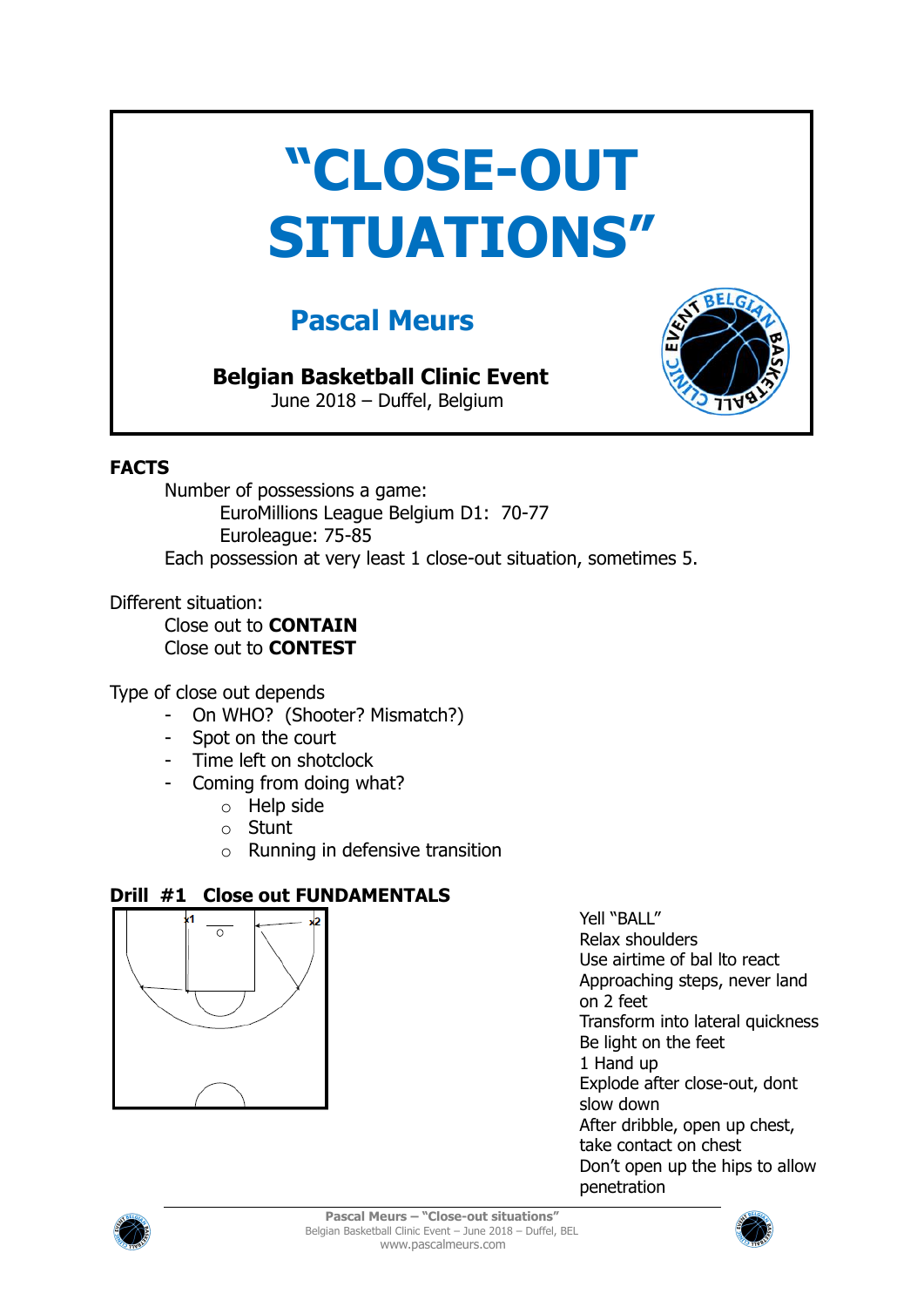#### **Drill #2 1on1 HC close-out drill**



From lateral stance into closeout

With or without pass from coach

With or without playing live

#### **Drill #3 1on1 HC close-out drill**



#### **Drill #4 1on1 HC close-out from help**



X3 starts in defense on the ball. Ball is swung through the C on top, where X3 sprints tob e on time on the ball with 2. In 2 passes a defender must cover any distance on court. Use airtime of the ball.

Coach can control the speed of the swing pass.

Skip pass by the coach, X1 defends from close-out, where he will be always late if he doesn't cheat on the pass.

#### **Drill #5 Attack on the catch Offense**





Be licht on the feet, be on the ball of the feet

Attack on the catch

Agressive with the ball, pull it into the pocket before pushing i tinto 1st dribble

Swiss ball in defense